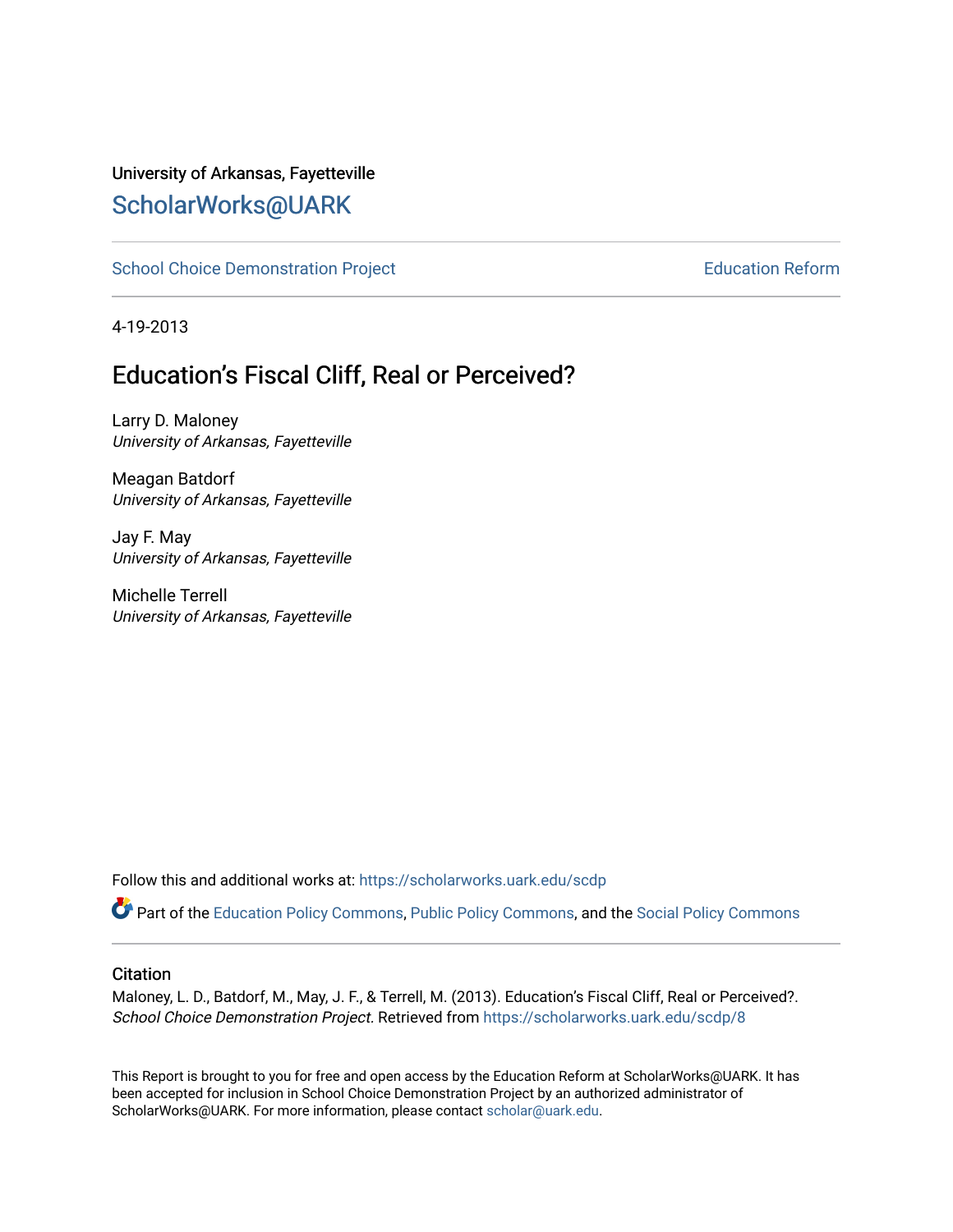# **DRAFT**

# **EDUCATION'S FISCAL CLIFF, REAL OR PERCEIVED?**

Public Education Funding During the Economic Downturn and the Impact on Public Charter Schools

By Larry Maloney, Meagan Batdorff, Jay May & Michelle Terrell

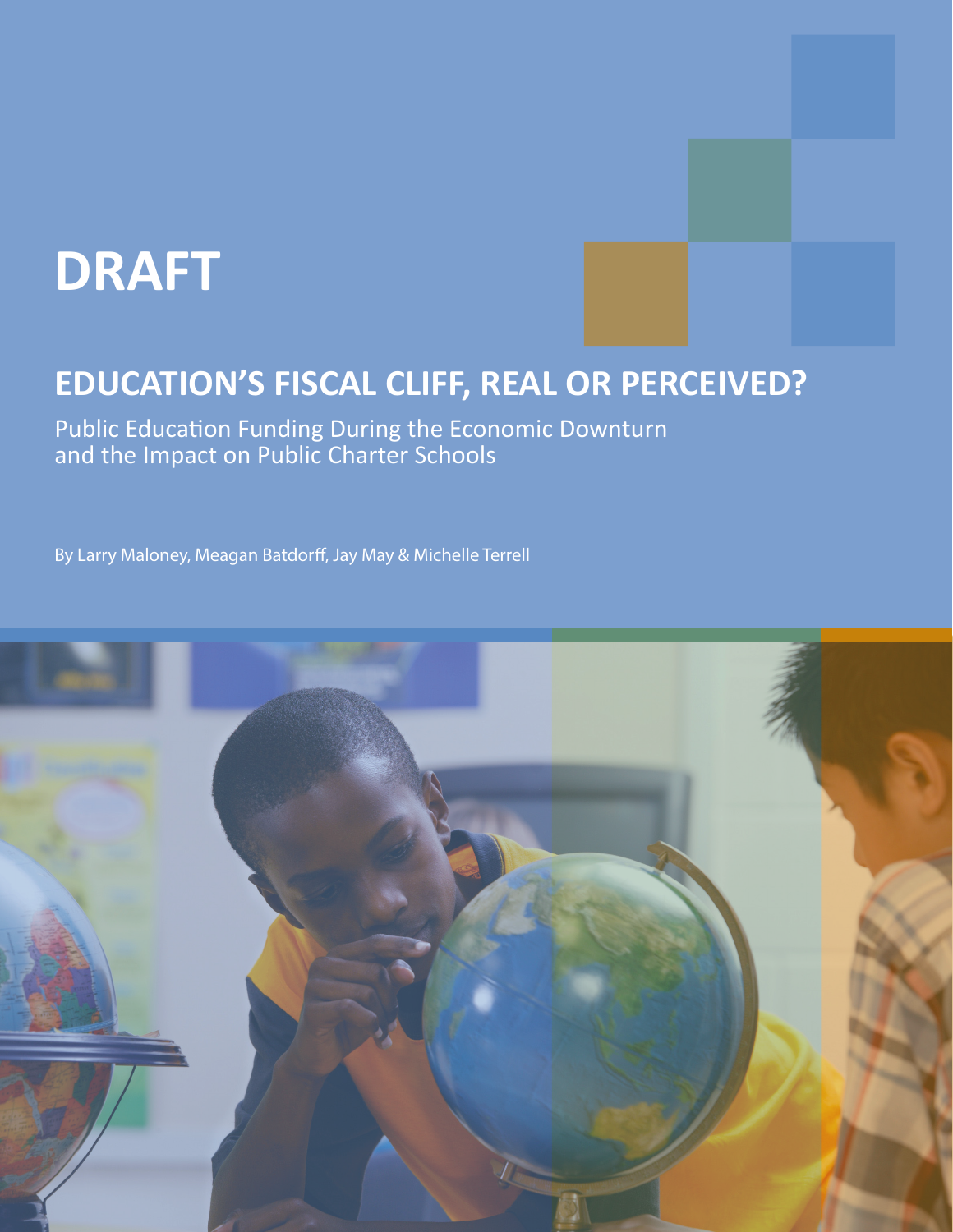Alarms have sounded regularly since the Great Recession began that public education faced severe funding contractions as the economy crumbled. Headlines such as "Budget Pain Dampening K-12 Efforts," and "'Funding Cliff' Looms Large for States," heralded the ominous news on the covers of Education Week' and the nation's newspapers. The economic outlook for public education so concerned the Obama administration that stimulus funding for public education was included in the American Recovery and Reinvestment Act. The decline held the potential to batter public charter schools, in particular, as previous studies by this research team indicated disparities in funding levels between charters and traditional public schools. The most recent report, Charter School Funding: Inequity Persists," which analyzed the last year of financial data before the recession began, indicated that traditional public schools received 19.2 percent more in funding than public charter schools - when times were good. What would an education fiscal cliff do to public charter school funding, not to mention overall public education funding? And what role, if any, did federal funds play in averting a funding disaster for all public education?

This research team currently is looking for answers to these questions. A new research project has been funded to evaluate the revenues provided to traditional public schools and public charter schools during the FY11 school year, and a report on the findings in 30 states and the District of Columbia will be released in spring 2014. Prior to the release of this report, however, we can review data in five cities to see if the alarms matched the reality of school funding.

Since 2007, this team has researched the revenues and expenditures of traditional public schools and public charter schools in Denver, Los Angeles Unified, Milwaukee,

Newark and Washington, DC.<sup>III</sup> Using previously analyzed data, we can determine the total revenue provided to schools in those cities and drill down in the data to evaluate the source of revenue, be that local, state, federal or from non-public sources, such as philanthropy.<sup> $iv$ </sup>

First, the analysis of FY11 financial data for the five cities indicates that the findings from the 2010 study continue to show inequities in funding. In Denver, traditional public schools received 19.4 percent more in funding than the public charter schools. In Los Angeles traditional public schools had 34.7 percent more revenue than public charter schools; in Milwaukee, traditional public schools received 31.4 percent more. The east coast schools, however, showed an even greater disparity in funding with the traditional public schools in Newark receiving 39 percent more in funding than the public charter schools, while in the District of Columbia, the traditional public schools received 43.9 more than the public charter schools.

#### **The Funding Landscape Before the Fall**

FY07 serves as an ideal benchmark for this study as it was the last completed fiscal year before the Great Recession began, and in that year, no ambiguity existed as to funding advantages between traditional public schools and public charter schools. All the cities included in this study had funding variances that favored the traditional public schools. Denver came the closest to funding parity of the five cities examined with a variance of 10.2 percent in favor of traditional public schools. Milwaukee's variance favored its traditional public schools by 17.1 percent, and in Los Angeles, the variance of 23.3 percent favored the traditional public schools, as well. On the east coast, funding levels overall continued to favor the traditional public schools but by even wider margins – 46.7 percent in Washington, DC, and 54.5 percent in Newark.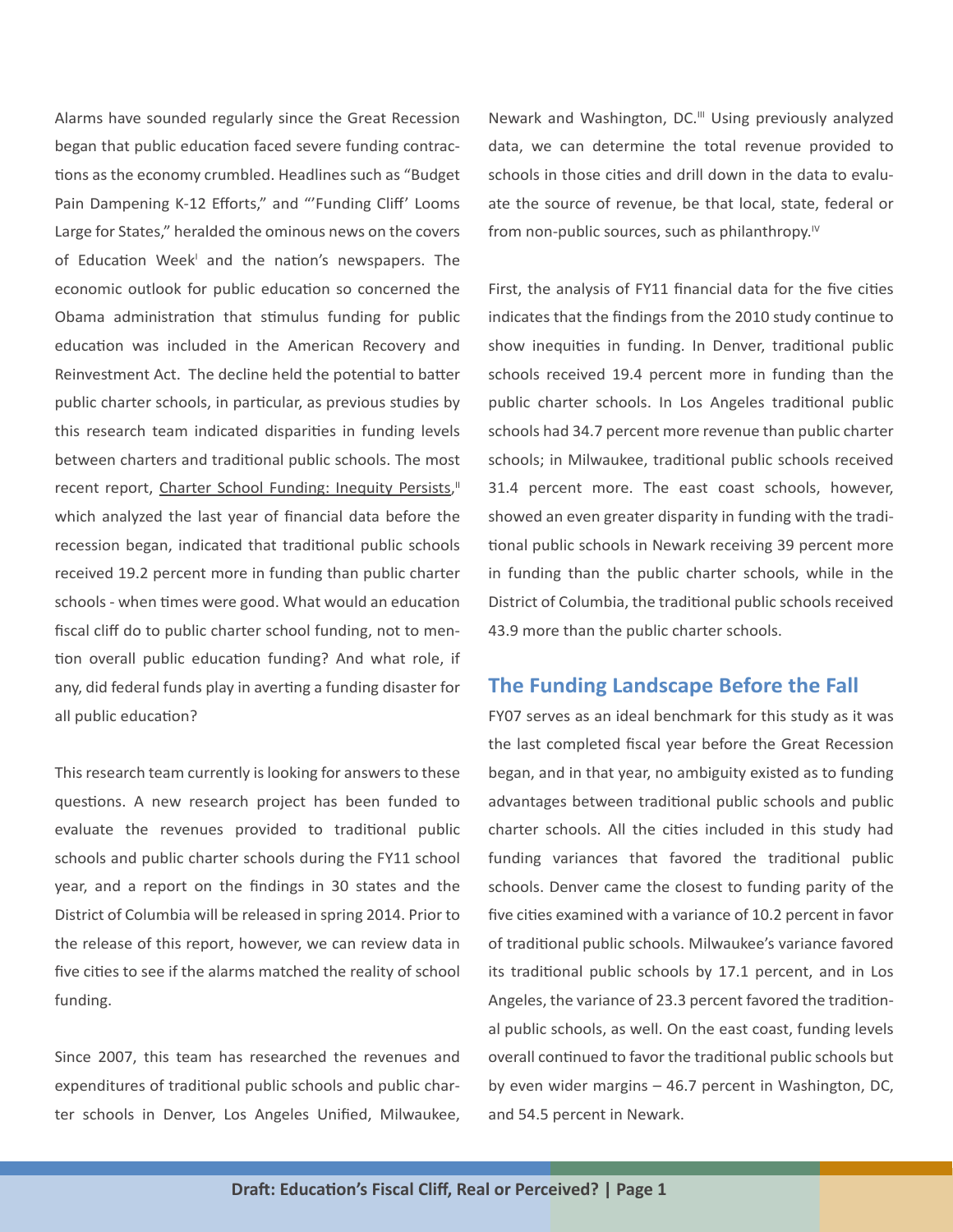Prior to the Great Recession, traditional public schools also received more funds on a per pupil basis from local and state sources. The variance for local and state funding in Denver reached 20.0 percent and 14.6 percent in Los Angeles, while the variance reached 26.5 percent in Milwaukee. Variances in favor of traditional public schools were even higher in Newark and Washington, DC – 57.7 percent and 49.0 percent, respectively.

The trend of variances favoring the traditional public schools continued when viewing federal funding from FY07 – 23.7 percent in Denver, 45.9 percent in Los Angeles and 20.8 percent in Milwaukee. In Newark, the federal funding variance favored traditional public schools by 23.8 percent and by 63.1 percent in Washington, DC.

Only when evaluating other forms of revenue were public charter schools receiving more funds than their traditional public school peers during the FY07 year. Traditionally, this category of funding from non-public sources has been critical to narrowing funding disparities for public charter schools. In FY07, the variance favored Denver's public charter schools by 50.5 percent, by 62.5 percent in Milwaukee, and by 64.8 percent in Washington, DC. Only Los Angeles Unified School District raised funds as aggressively as public charter schools in other cities, achieving a variance of 53.2 percent in FY07. Newark's traditional public schools also pursued and succeeded in raising other revenue to a greater degree than its public charter schools, scoring a 28.6 percent funding variance in FY07

#### **Total Funding FY07 – FY11**

When looking at funding trends since FY07, a mixed picture emerges among the schools in these five cities (Figure 1). Both traditional public schools and public charter schools experienced increased funding levels through FY11 in Denver and in Washington, DC when adjusted for inflation.<sup>V</sup> In Los Angeles both traditional public schools and charter schools received less per pupil funding during the period of the economic downturn, while the public charter schools in Milwaukee received less. Newark is the only city of the five where district funding declined, while charter funding accelerated. However, the state of New Jersey changed its funding formula in 2008, after which a funding gap began to narrow.

Interestingly, increases and declines were not distributed equitably within cities. Denver traditional public schools witnessed the highest funding growth of any of the traditional public schools in this study, with per pupil funding in FY11 27.2 percent higher (\$13,823) than the FY07 funding (\$10,865). However, Denver public charter schools experienced a funding level increase from \$9,755 per pupil to \$11,139 per pupil – or 14.2 percent. For Los Angeles, traditional public school funding declined by 4.7 percent between FY07 and FY11 – falling from \$14,112 per pupil to \$13,446 per pupil. Los Angeles public charter schools faced a more considerable decline – 18.8 percent, falling from \$10,819 per pupil in FY07 to \$8,780 per pupil in FY11.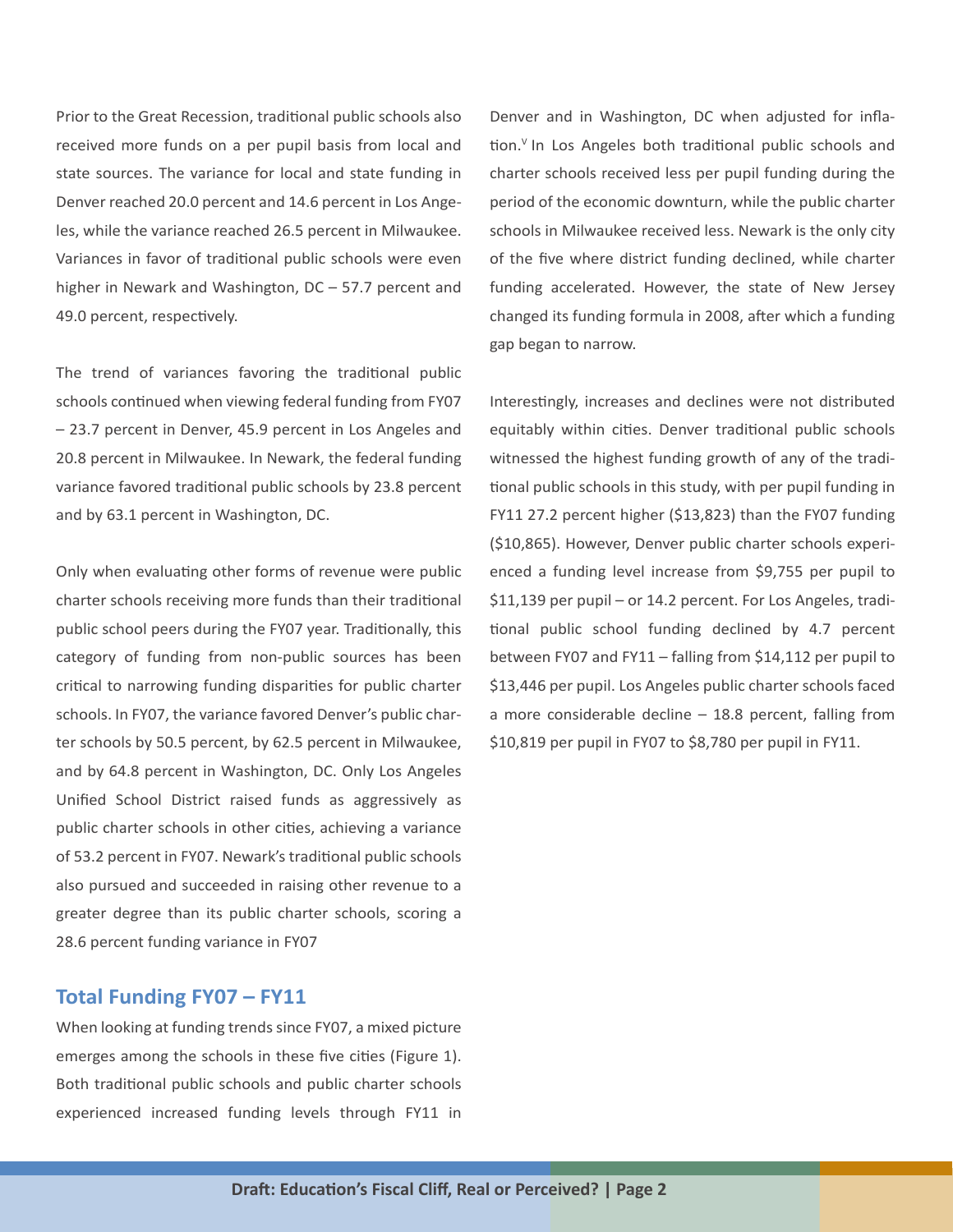

Milwaukee traditional public schools weathered the downturn with an increase in per pupil funding, rising from \$13,148 per pupil in FY07 to \$15,018 per pupil in FY11 – an increase of 14.2 percent. Milwaukee charters did not fare as well with their revenues, declining from \$10,905 per pupil in FY07 to \$10,298 per pupil in FY11 – a decline of 5.6 percent. Charters in Newark, however, experienced healthy growth in their funding when compared to the decline in funding for the traditional public schools in that city. In FY07, Newark's charters received \$12,265 per pupil, and by FY11, funding had increased to \$15,973 per pupil – an increase of 30.2 percent, which is the highest increase of any of the school groups researched for this study. Newark's traditional public schools, however, encountered a slight loss in funding, falling from \$26,939 per pupil in FY07 to \$26,187 per pupil in FY11 – a decline of 2.8 percent. Once again, however, the state's funding formula changed in FY08, thus helping to narrow the funding gap between traditional public schools and public charter schools. In Washington, DC, the traditional public schools experienced a 3.0 percent increase in funding, from \$28,288 per pupil in FY07 to \$29,145 per pupil in FY11. DC public charter schools, however, increased their total funding by 8.6 percent, from \$15,072 per pupil in FY07 to \$16,361 per pupil in FY11.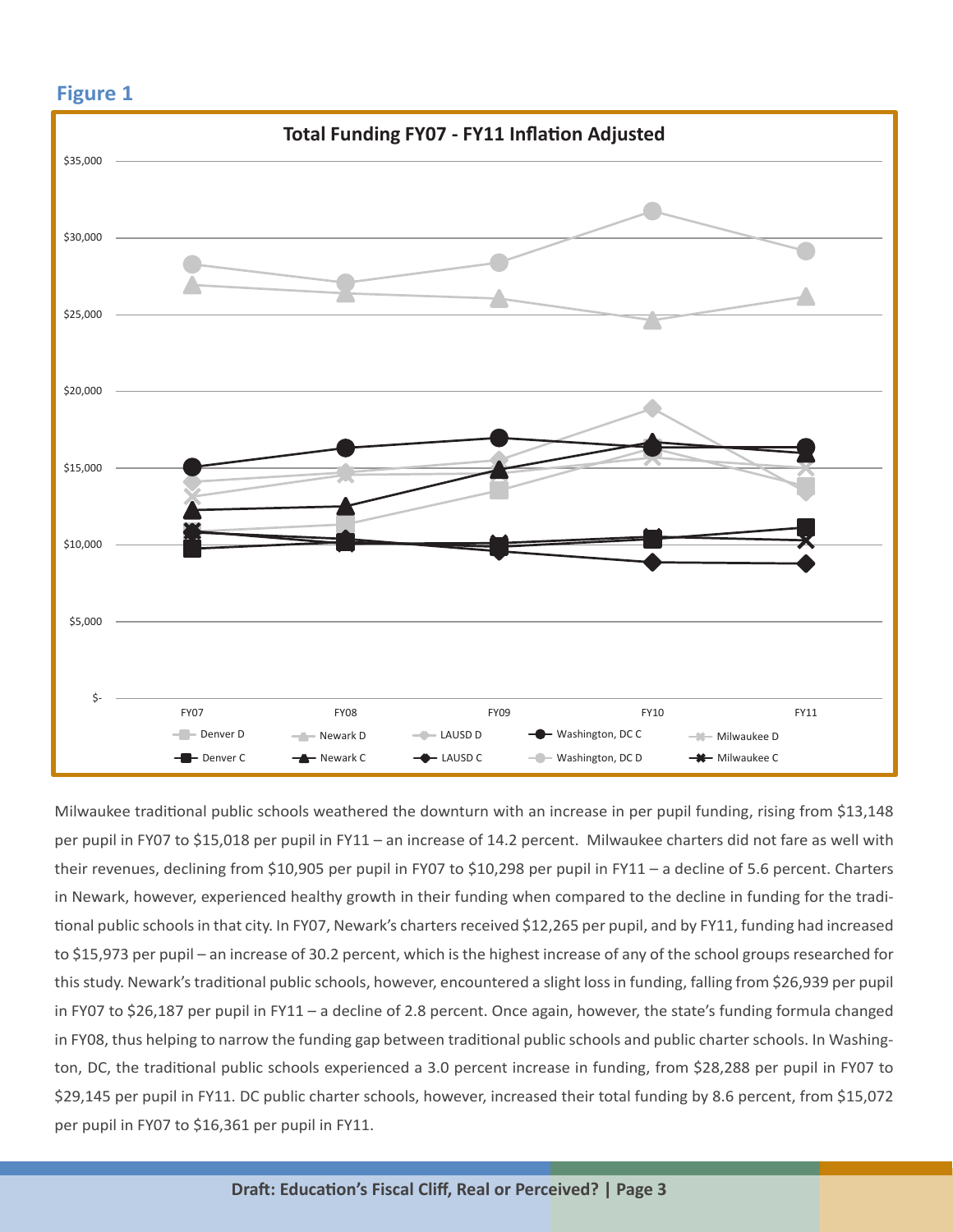#### **Total Public Funding FY07 – FY11**

In an effort to determine the cause of funding fluctuations between FY07 and FY11, the research team isolated public funding from all funding sources (Figure 2). For the purposes of this study, public funding is defined as funds originating through government sources.



**Figure 2**

When viewing public funding only, three of the four school groups that experienced revenue declines in total funding between FY07 and FY11 found their public funding affected. Los Angeles public charter schools' public funding declined 17.2 percent during this period, falling from \$9,907 to \$8,201 per pupil. During this same period, Los Angeles Unified School District received 5.4 percent more in public funding. Milwaukee public charter schools also experienced a decline in their public funding, falling from \$9,330 per pupil in FY07 to \$9,034 per pupil in FY11 for a decline of 3.2 percent. Finally, Newark traditional public schools experienced a slight decline in public funding between FY07 and FY11 of 1.9 percent, falling from \$26,302 per pupil to \$25,805 per pupil in FY11. As noted above, however, the state of New Jersey adjusted its funding formula in 2008, as the Newark public charter schools recorded a significant increase in public funding during the same period – 30.5 percent. Public funding for Newark charters rose from \$11,809 in FY07 to \$15,410 per pupil in FY11.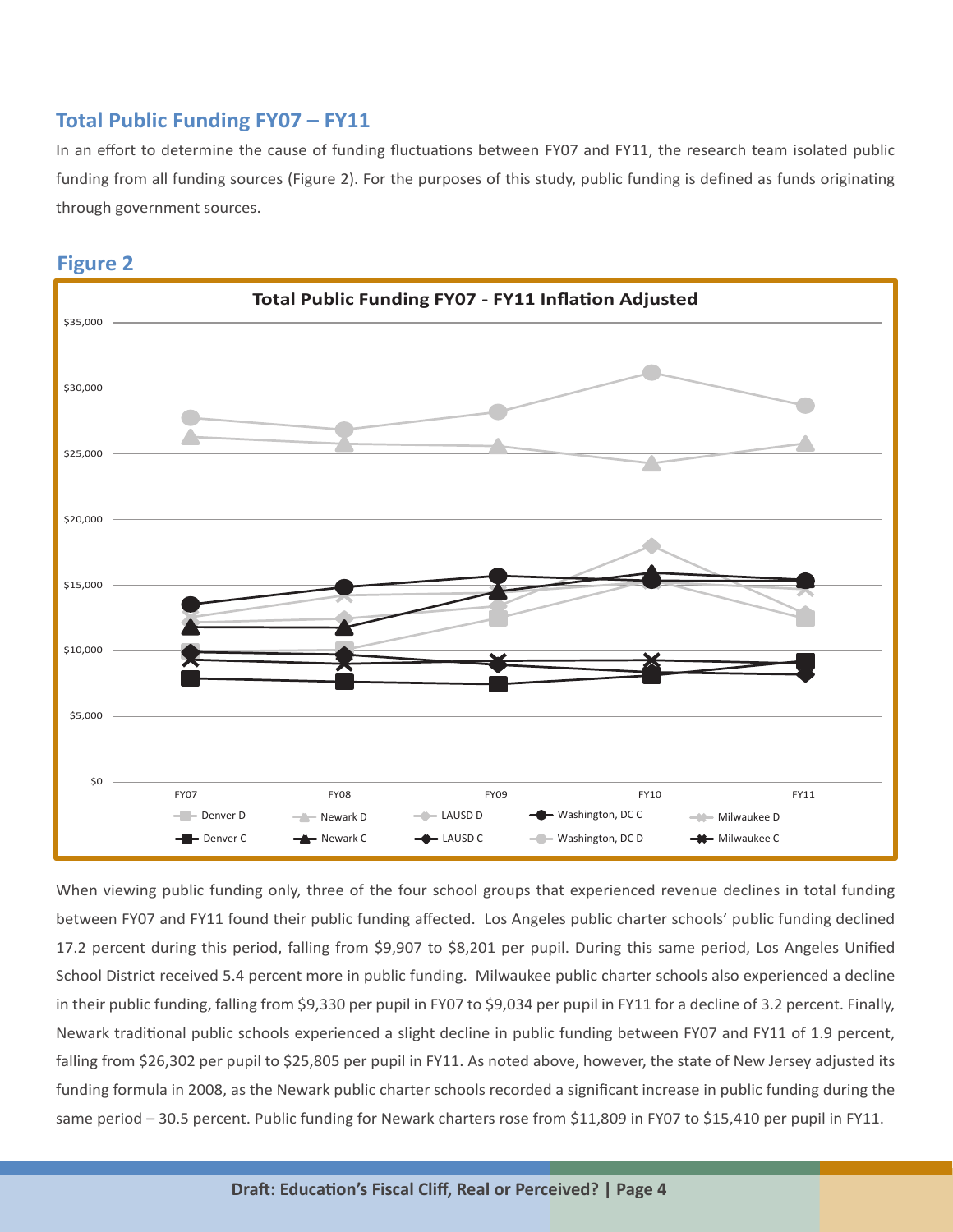#### **Non-Federal Public Funding**

In an attempt to better understand the source of funding fluctuations, an additional cut of the data was made to isolate all public funding that did not flow from the federal government, i.e., local and state revenue.<sup>VI</sup> Two perspectives were used to identify changes to local and state funding; the percentage of total funding between FY07 and FY11, and changes to the per pupil funding originating from local and state sources during the same period. Figure 3 shows the percentage of total funding from FY07 through FY11 that originated from non-federal public sources. Half of the education entities in this study experienced a decline in this form of public funding between FY07 and FY11. Interestingly, the Denver traditional public schools and the public charter schools both saw a decline in the percentage of their total funding originating from local and state sources; from 80.0 percent in FY07 to 75.3 percent in FY11 for the traditional public schools, and from 71.2 percent in FY07 to 67.8 percent by FY11 for the public charters schools. Yet, both types of schools had an overall increase in their funding between FY07 and FY11. For public schools in Denver to record an overall increase in their total funding, therefore, federal revenue and non-tax revenue (philanthropy) would have to compensate for the downturn in these funds.

In Los Angeles, Figure 1 shows that the traditional public schools had experienced a total decline in funding since FY07 of 4.7 percent. As seen in Figure 3, however, LAUSD saw an increase in the overall funding provided by local and state revenue, rising from 75.4 percent in FY07 to 78.7 percent in FY11. The reverse occurred for public charter schools in Los Angeles, however. Figure 1 shows overall funding for Los Angeles public charter schools fell 18.8 percent between FY07 and FY11, and this was due in part to a decline in local and state funding. In FY07, 84.0 percent of total funding for Los Angeles public charter schools originated from non-federal public sources, but by FY11, the share of total funding from those sources had fallen to 81.7 percent.

Milwaukee Public Schools incurred a decline, as well, in local and state funding between FY07 and FY11, with the percentage of total funding from those sources falling from 81.6 percent to 76.9 percent. As seen in Figure 1, the traditional public schools gained in per pupil funding during that period, thus indicating that either federal funding or non-public funding became more important in funding the school system. Milwaukee public charter schools, however, received a slight increase in their funding from state and local sources as a percentage of total revenue. In FY07, public charter schools received 72.3 percent of their total funding from local and state sources and 73.5 percent by FY11. However, as seen in Figure 1, public charter schools in the city experienced an overall decline in per pupil revenue, indicating that these schools did not have 1) the same infusion of federal dollars as the traditional public schools, and/or 2) they encountered a decline in other, non-public, revenues.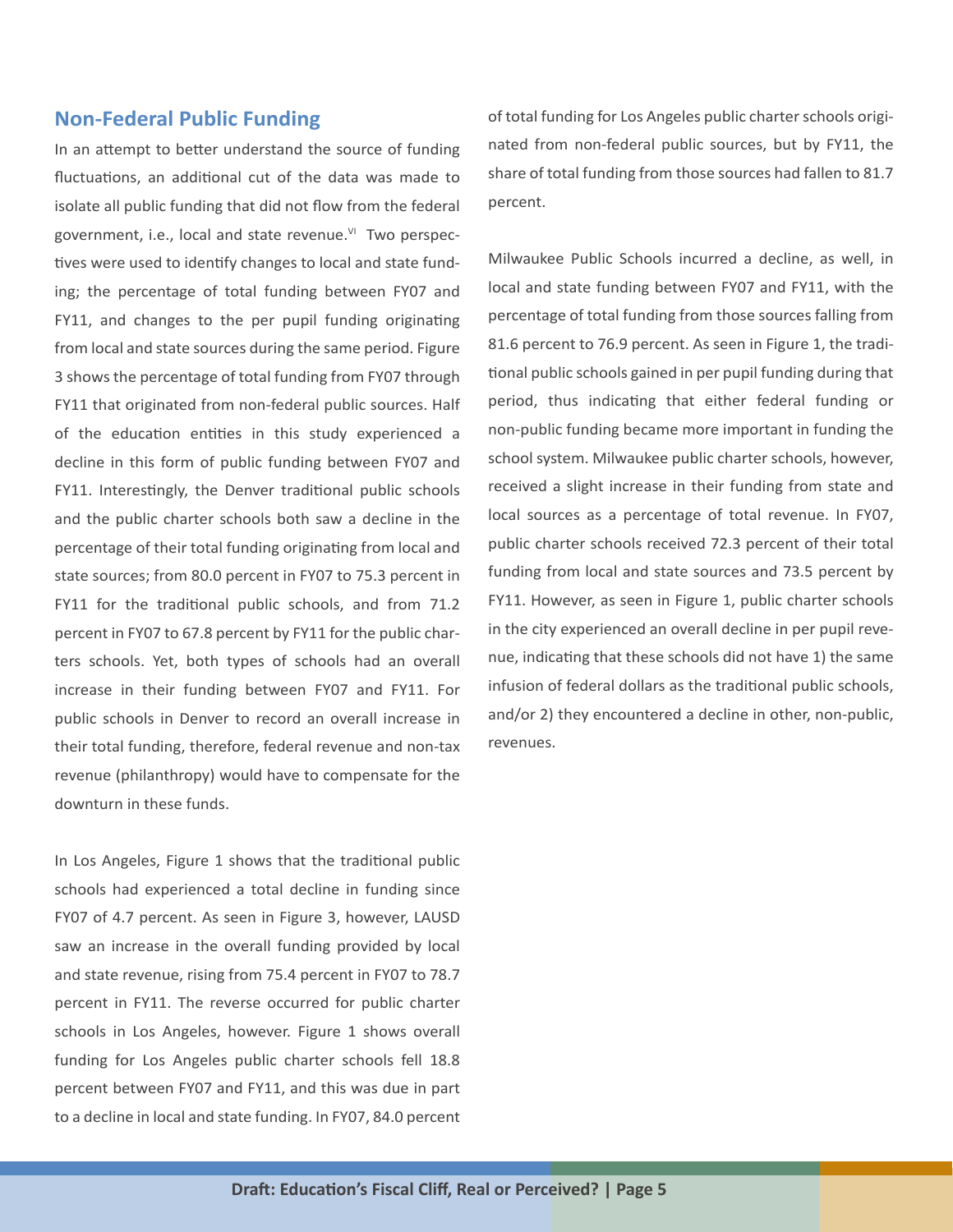

For school systems in Newark, traditional public schools showed a decline in funding from local and state sources between FY07 and FY11 as seen in Figure 3, falling from 90.1 percent in FY07 to 88.8 percent in FY11. The public charter schools, however, recorded an increase in funding from local and state sources, rising from 83.7 percent in FY07 to 86.1 percent in FY11, a change that is consistent with the state's modifications to its funding formula in 2008.

In Washington, DC, the traditional public schools recorded a 3.0 percent gain in total per pupil revenue during the period studied, as seen in Figure 1, and Figure 3 shows that state funding bears some of that responsibility, rising from 83.0 percent of total funding in FY07 to 87.2 percent in FY11. For public charter schools, however, the percentage of total revenue acquired through state funding remained nearly static from FY07 to FY11, rising only two-tenths of a percent over the period, which indicates that the 8.6 percent growth in total funding found in Figure 1 had to originate from federal or non-public sources.

To completely understand the sources of funding for the Washington, DC public charter schools and all the other education entities in this study, state and local per pupil funding should be examined, as well, not only by the percentage these two funding sources account for of total funding. For Washington, DC public schools, a disparity in overall funding does exist, but the rate of increase in state per pupil funding remained fairly constant from FY07 to FY11 for the District of Columbia Public Schools and the public charter schools in the city. As seen in Figure 4, state revenue for traditional public schools increased by 8.2 percent, from \$23,478 to \$25,412 per pupil. For the public charter schools, state funding increased by 8.9 percent over the same period, rising from \$11,965 to \$13,029 per pupil.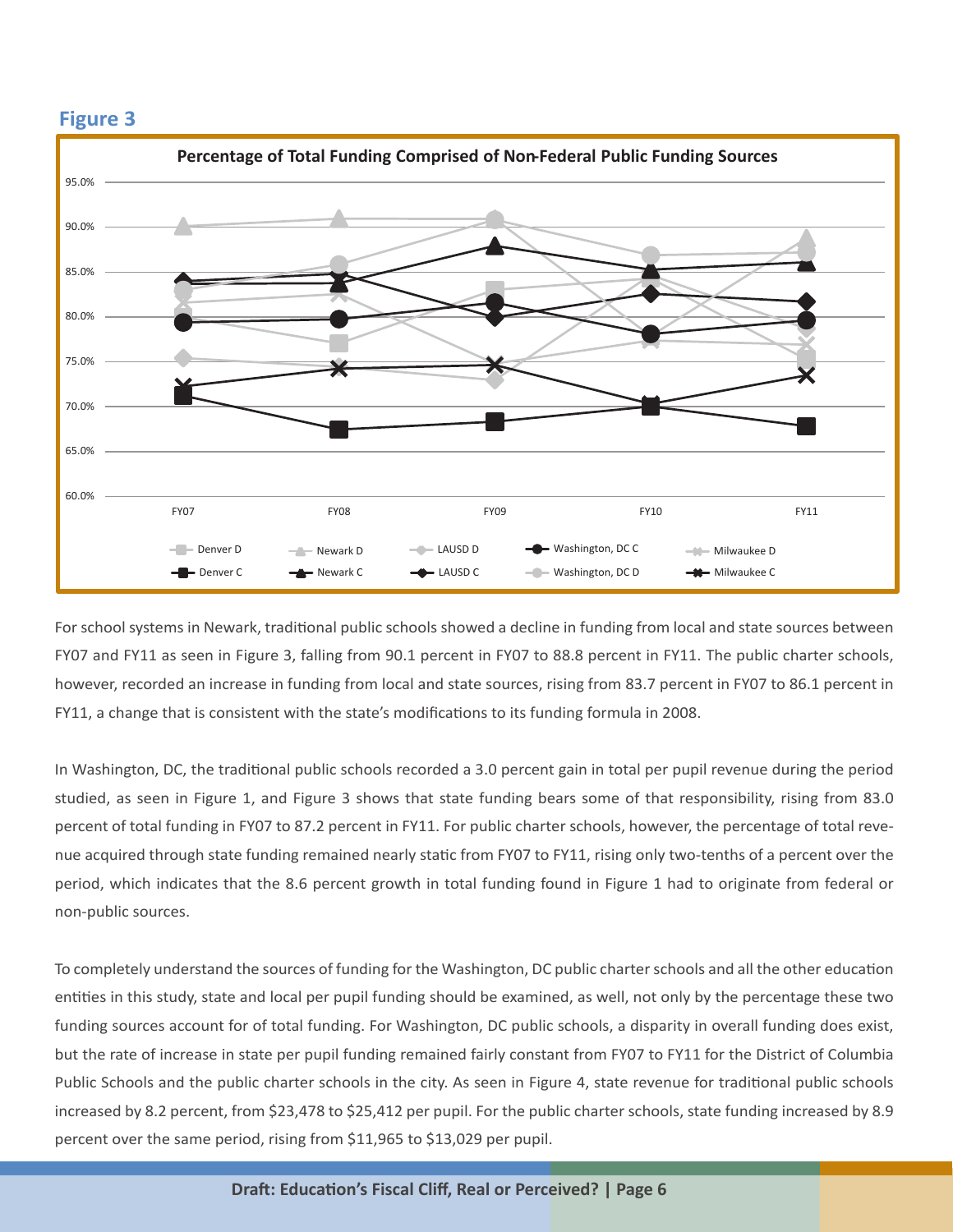Denver public schools also experienced an increase in state and local revenue during the period studied in this research, a consistent finding with Figure 1. Traditional public schools recorded a 19.7 percent increase in local and state funding, rising from \$8,691 to \$10,406 per pupil. Public charter schools also received 8.7 percent more in state and local funding, with non-federal public funds rising from \$6,949 to \$7,555 per pupil. In Los Angeles, however, per pupil local and state funding declined for all public schools, which is consistent with the findings from Figure 1. LAUSD local and state revenue declined 0.6 percent between FY07 and FY11, falling from \$10,643 to \$10,583 per pupil. Los Angeles public charter schools, however, experienced a more drastic decline in their local and state revenues - a 21.0 percent fall, from \$9,085 in FY07 to \$7,174 per pupil in FY11.

#### **Figure 4**



In Milwaukee, as seen in Figure 4, local and state funding increased for the traditional public schools between FY07 and FY11, rising 7.7 percent from \$10,728 to \$11,551 per pupil. However, public charter school revenue from local and state sources declined during the same period by 4.0 percent, from \$7,881 to \$7,569 per pupil. Newark traditional public schools also recorded a decline in local and state revenue, as they received 4.2 percent less over the study period, falling from \$24,275 to \$23,247 per pupil. Public charter schools in Newark, however, received significantly more in local and state funding  $-34.0$  percent, rising from \$10,266 to \$13,753. Again, changes to the state's funding formula resulted in the gap narrowing.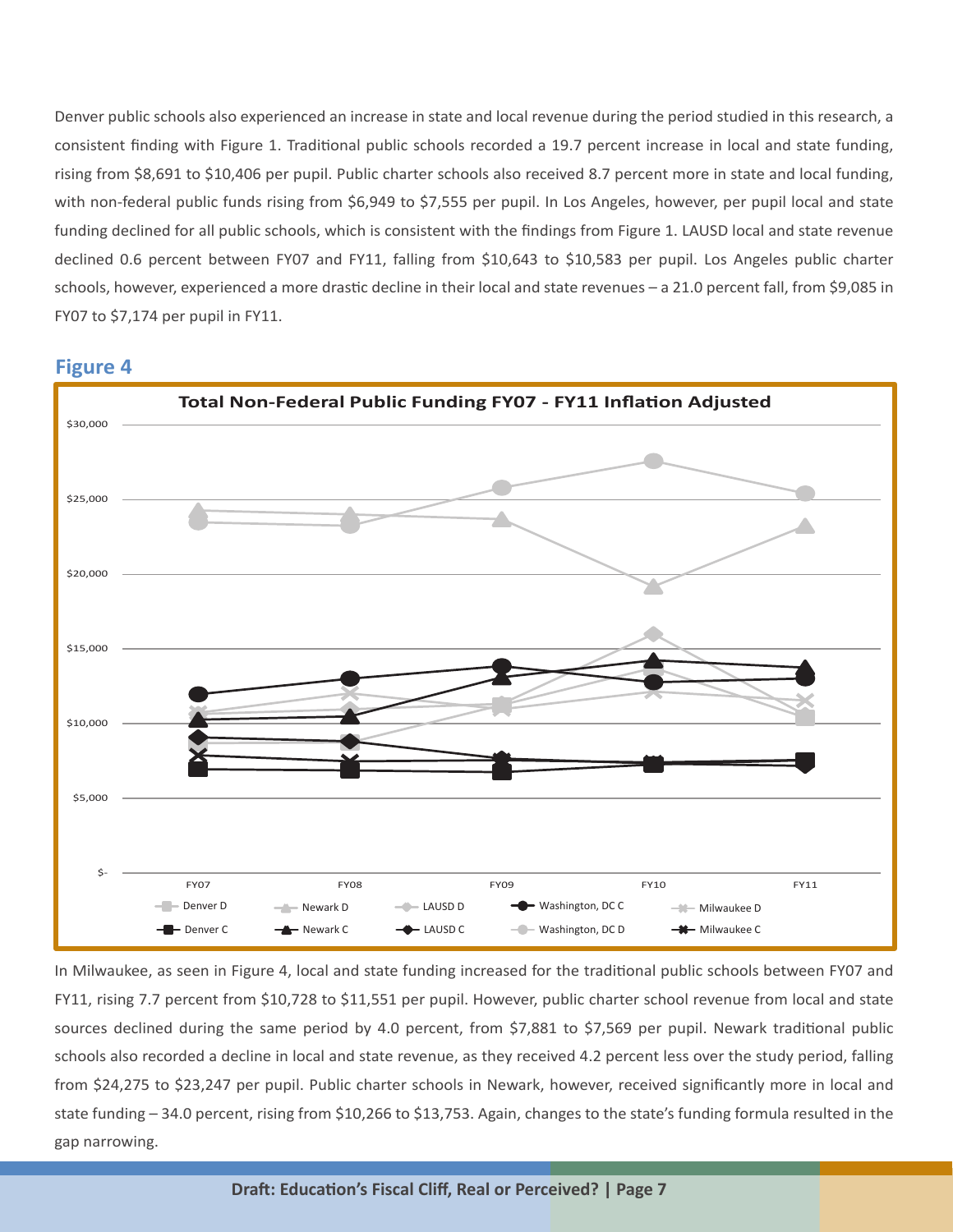#### **Federal Funding**

When isolating federal funds from other types of funding, the role played by Washington, DC during the financial crisis becomes apparent (Figure 5) – for all but two of the 10 education groups analyzed in this study, federal funding as a percentage of total revenue increased during the economic downturn. Federal funding in Denver as a percentage of total funding rose from 11.6 percent to 14.8 percent for the traditional public schools and from 9.9 percent to 15.1 percent for the public charter schools. In Los Angeles, federal funding rose for the traditional public schools from 10.8 percent of total funding to 16.7 percent by FY11. For Los Angeles public charters, the percentage increase was not as high as for the traditional public schools, rising from 7.6 percent of total funding in FY07 to 11.7 percent in FY11.



#### **Figure 5**

Milwaukee's traditional public schools had the highest percentage increase of any of the education groups in this study; their federal funding as a percentage of total funding rose from 13.9 percent in FY07 to 20.9 percent in FY11, while the percentage increase in federal funding for the public charter schools changed by a much smaller margin, rising from 13.3 percent of total funding in FY07 to 14.2 percent of total funding in FY11.

Newark traditional public schools increased the percentage of federal funding accounting for their total revenue by 2.3 percent, rising from 7.5 percent in FY07 to 9.8 percent in FY11. Also, it should be noted that Newark's traditional public schools relied most heavily on federal funding between FY09 and FY10, when the percentage of federal funding increased from 7.3 percent to 20.7 percent of total funding. Newark's public charter schools were the only charters in this study to experience a decline in the percentage of federal funding, with their FY07 percentage to total reaching 12.6 percent, falling to 10.4 percent by FY11. Finally, Washington, DC's traditional public schools were the only traditional public schools in the study also to experience a decline in the percentage of federal funding during the study period, falling from 15.1 percent in FY07 to 11.2 percent in FY11. However, the percentage of federal funding comprising the total funding for public charter schools in Washington, DC increased from 10.4 percent to 14.1 percent by FY11.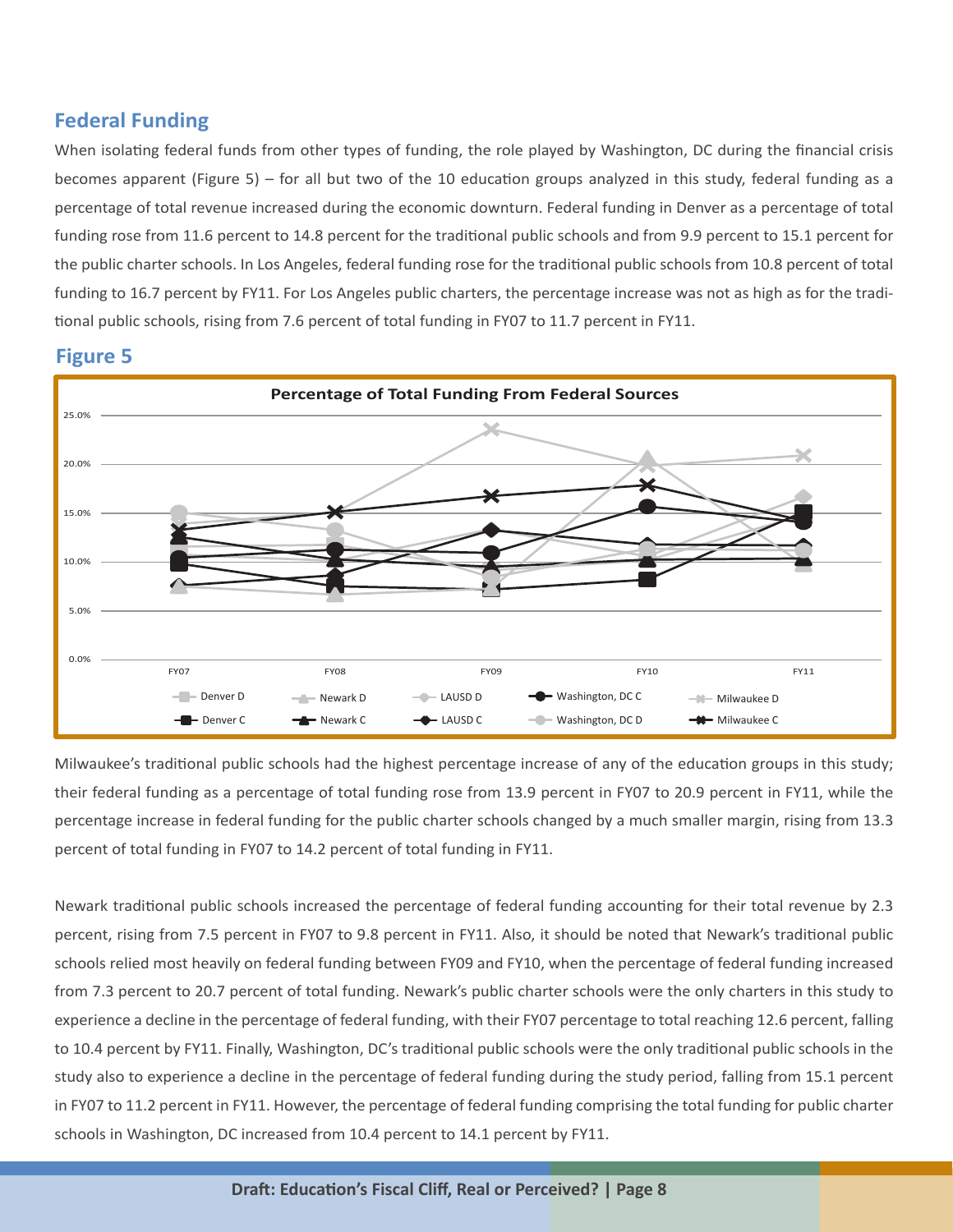

Actual federal funds on a per pupil basis closely mirror the results in Figure 5 - all education groups in this study except one received increased federal support between FY07 and FY11, but in only two of the five cities in this study did public charter schools receive higher percentage increases of federal funding than the traditional public schools (Figure 6).

Federal funding for Denver's traditional public schools rose by 62.5 percent between FY07 and FY11, from \$1,260 to \$2,047 per pupil. For the public charter schools, federal revenue increased by 75.4 percent, from \$961 to \$1,686 per pupil, which is the highest percentage increase of any of the education groups in this study. In Los Angeles, federal revenues for traditional public schools rose 47.5 percent, from \$1,521 to \$2,244 per pupil. During the same period, federal funds for Los Angeles's public charter schools rose 25.0 percent, significantly less than the increase recorded for the traditional public schools, from \$822 per pupil to \$1,027 per pupil. In Milwaukee, the traditional public schools experienced the greatest increase in federal funding of any of any of the traditional public school systems in this study, while the public charter schools received the lowest increase. The traditional public schools recorded an increase of 71.7, from \$1,829 in FY07 to \$3,134 per pupil in FY11. However, the public charter schools in Milwaukee received the least increase of any of the education groups in this study - only 1.1 percent, from \$1,449 in FY07 to \$1,466 per pupil in FY11.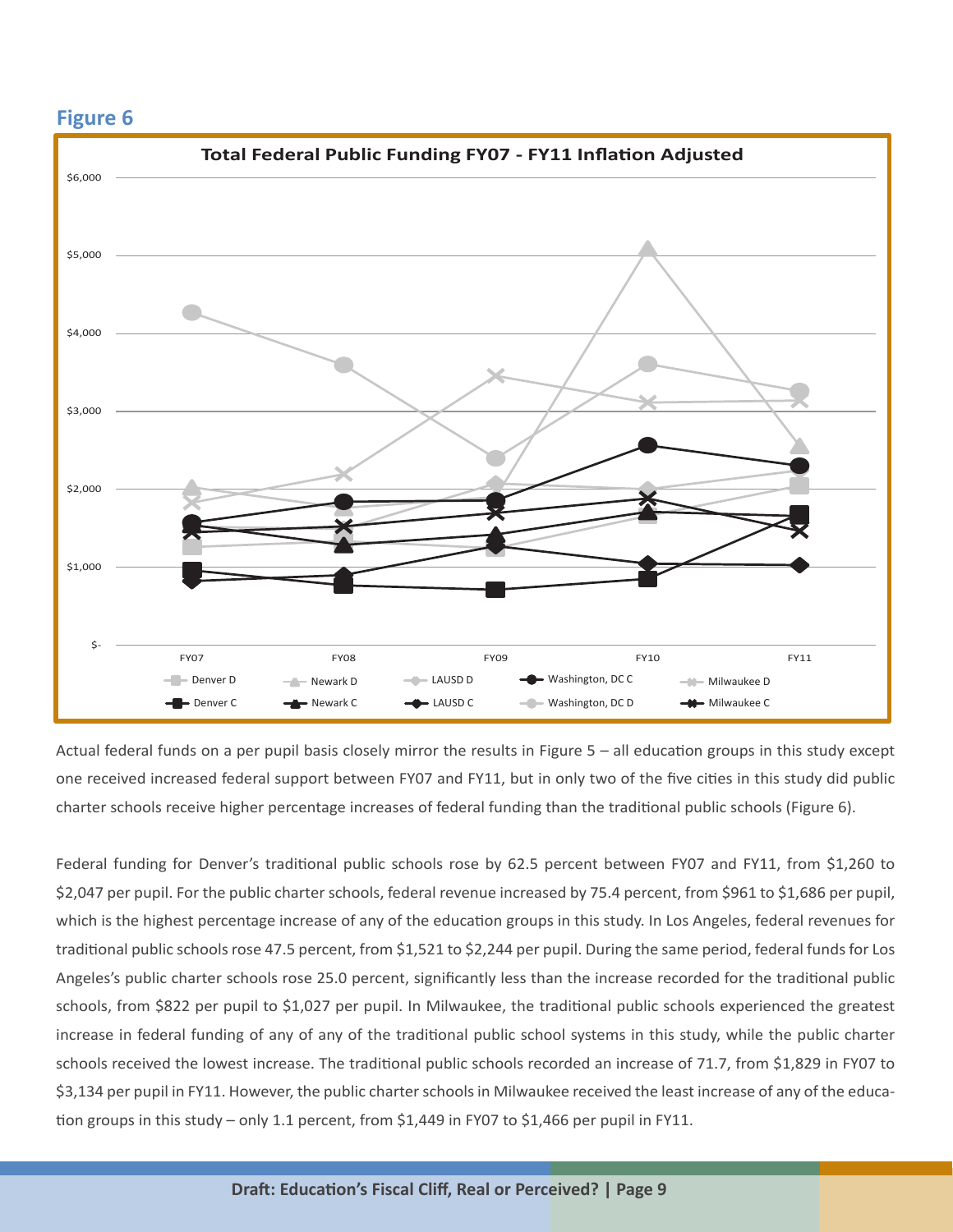In Newark, federal revenue increased by 26.2 percent for the traditional public schools, rising from \$2,026 to \$2,557 per pupil in FY11. Funding for the public charter schools rose less – by 7.4 percent, rising from \$1,543 in FY07 to \$1,657 per pupil in FY11. For the District of Columbia, the traditional public schools were the only system in this study to experience a decline in federal funding – 23.6 percent, between FY07 and FY11. In FY07, traditional public schools received \$4,271 in federal funding but \$3,264 per pupil in FY11. However, the decline in funding began in FY08 and continued in FY09, so it appears that FY07 may present an anomaly in the federal funding history of the traditional public schools. The public charter schools, conversely, recorded a 46.3 percent increase in federal funding between FY07 and FY11, with per pupil revenue rising from \$1,574 to \$2,303 per pupil.

#### **Other Revenue**

The remaining funding category, other, represents revenue from non-public sources and includes such sources as income from investments, facilities rental, activity fees, and tuition from individuals. Also included in this category are the largest sources of non-public revenue, fundraising and philanthropic gifts.

Traditionally, other sources of funding play a more significant role in the funding landscape for public charter schools than traditional public schools. In FY07, four of the five public charter school groups in this study had higher percentages of funding originating from other sources of revenue than the traditional public schools with Denver public charter schools recording 18.9 percent of their revenue from other sources, followed by the Milwaukee charters with 14.4 percent. By FY11, all the charter school groupings in this study had a higher percentage of their funding originating from other sources than did the traditional public schools. However, with the exception of the Denver traditional public schools, all the education entities experienced declines in the percentage of total funding originating from other sources during the period of economic downturn.



#### **Figure 7**

**Draft: Education's Fiscal Cliff, Real or Perceived? | Page 10**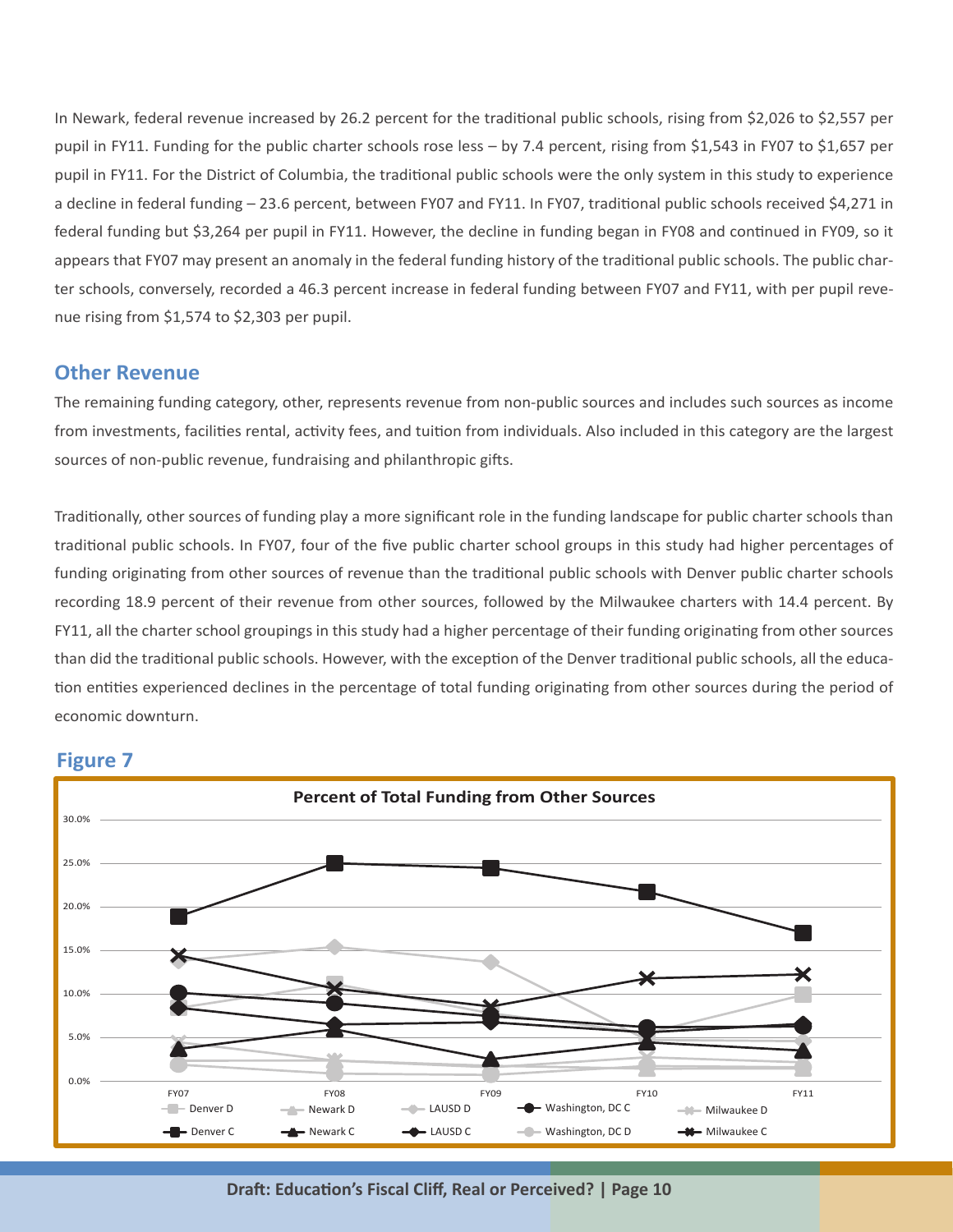In FY07, Denver traditional schools counted on 8.4 percent of their total budget to derive from other sources of revenue; that had risen to 9.9 percent by FY11. For Denver public charter schools, however, the 18.9 percent of their total revenue originating from other sources in FY07 had fallen to 17.0 percent by FY11. In Los Angeles, the traditional public schools counted on other revenue sources to fund 13.8 percent of total revenue in FY07, which had fallen to 4.6 percent by FY11. For the Los Angeles public charter schools, the 8.4 percent of total revenue originating from other sources in FY07 had declined to 6.6 percent in FY11. In Milwaukee, the traditional public schools relied on other revenue for 4.5 percent of their total funding in FY07, which declined to 2.2 percent by FY11. The public charters schools in Milwaukee saw their other revenue decline from 14.4 percent in FY07 to 12.3 percent in FY07.

Newark's traditional public schools only relied on other revenue for 2.4 percent of total revenue in FY07, and the percentage declined to 1.5 percent by FY11. The public charter schools in Newark recorded 3.7 percent of their total revenue originating from other sources, which declined slightly to 3.5 percent by FY11. Finally, traditional public schools in Washington, DC had the lowest percentage of total revenue originating from other sources of revenue of any of the education groups in the study in FY07 – 1.9 percent; by FY11, their percentage of other revenue as a percentage of total revenue had fallen to 1.6 percent. The city's public charter schools recorded a decline in their other revenue, as well, from 10.2 percent in FY07 to 6.3 percent in FY11.

As the decline in the percentage of other revenue could be the cause of increased revenue flows from other sources, other revenue on per pupil basis also was examined to determine if the education groups in this study encountered an actual decline in dollar terms, and for the most part, the per pupil analysis mirrored analysis of the percentage declines of total funding (Figure 8).

Denver traditional public schools showed a 49.9 percent increase in other revenue, rising from \$914 in FY07 to \$1,370 per pupil in FY11. The city's public charter schools reported a slight increase during the five years analyzed, rising from \$1,845 in FY07 to \$1,898 per pupil in FY11. In Los Angeles, the traditional public schools experienced the greatest per pupil loss in other revenue from FY07 to FY11 – 68.2 percent – falling from \$1,947 to \$619 per pupil. The city's public charter schools also recorded a decline in other revenue during this period of 36.5 percent, from \$912 in FY07 to \$579 per pupil in FY11.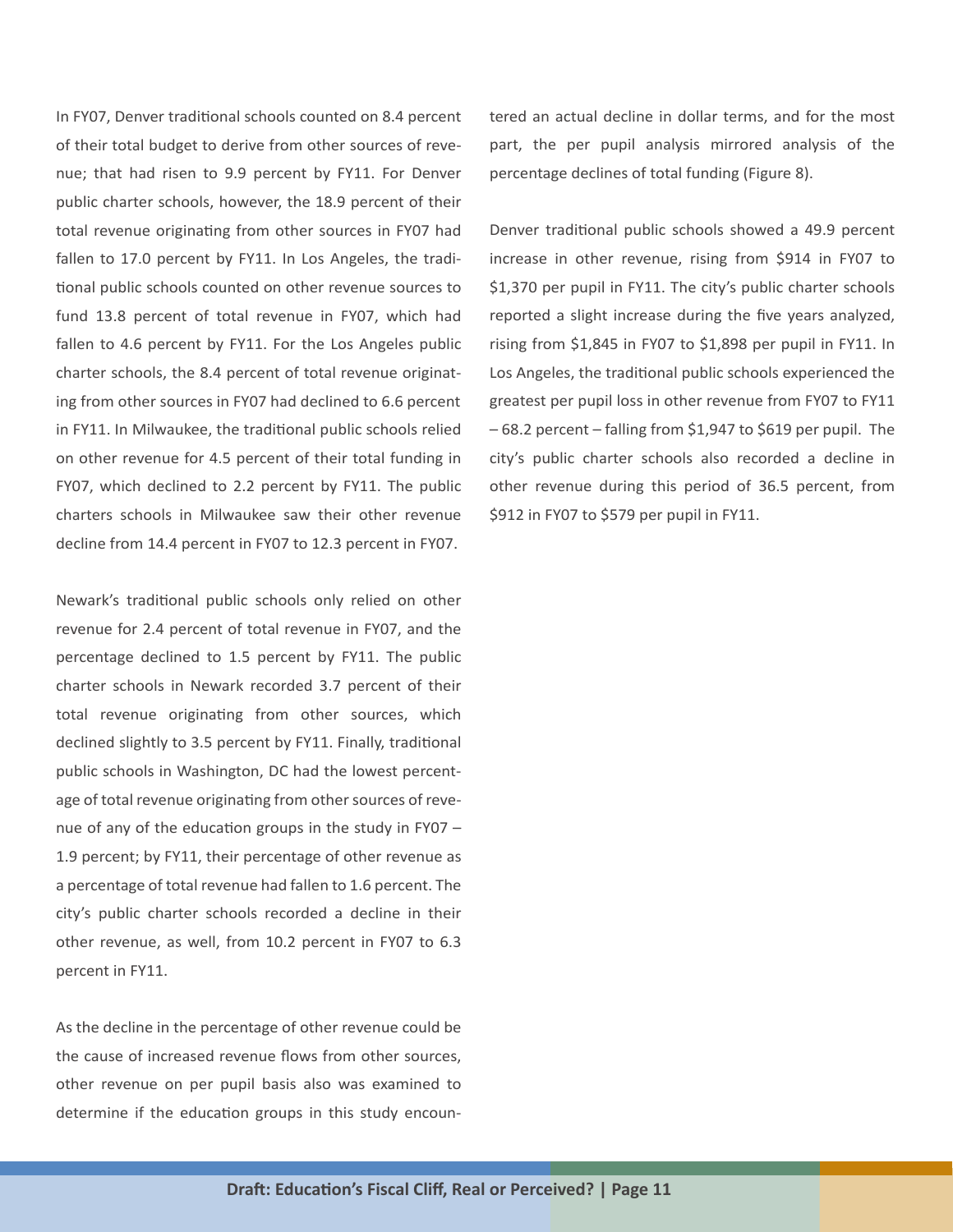

The traditional public schools of Milwaukee lost 44.7 percent of their other revenue during the downturn in the economy, falling from \$590 per pupil in FY07 to \$326 per pupil in FY11. The public charter schools in Milwaukee recorded a 19.8 percent decline, dropping from \$1,575 per pupil in FY07 to \$1,263 per pupil in FY11. In Newark, the traditional public schools lost 40.0 percent of their other revenue between FY07 and FY11, from \$637 to \$383 per pupil. The declines for the traditional public schools would have been more severe if not for Mark Zuckerberg's gift to the city. The city's public charter schools, however, have been able to grow their funding from other revenue, only the second group of charter schools in this study to do so during this period. Other funding for the charter schools grew 23.5 percent during the period, from \$455 in FY07 to \$562 per pupil in FY11. Finally, Washington, DC's traditional public schools encountered a 13.0 percent decline in other revenue during the period from FY07 to FY11, falling from \$539 to \$469 per pupil. The city's charter schools recorded a decline, as well, of 32.8 percent, falling from \$1,532 to 1,029 per pupil.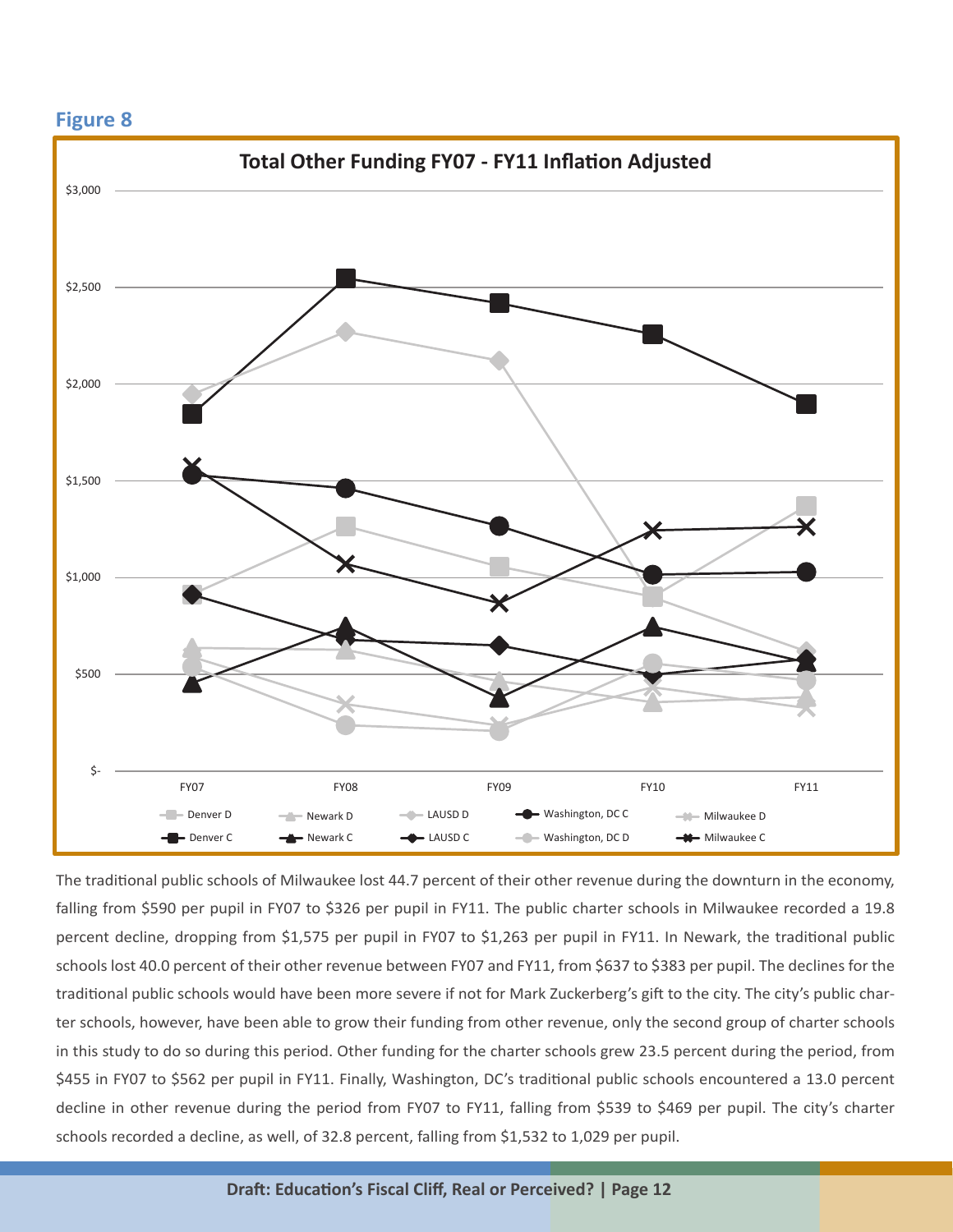#### **Conclusion**

On the other side of the economic downturn, public charter schools weathered the economic downturn with only Los Angeles and Milwaukee charter schools recording actual per pupil declines in total revenue. However, public charter schools continued to receive less in overall funding than their traditional public school peers. Figure 9 maps the variance in funding for each fiscal year since FY07 - the closer a city is to reaching 0%, the closer traditional public schools and public charter schools are to reaching parity in funding. In three of the five cities in this study, the variance in funding between traditional public schools and public charter schools widened between FY07 and FY11.



**Figure 9** 

In Denver, the variance in funding widened since FY07 from 10.2 percent to 19.4 percent. Based on the findings, state and local funding continued to rise for the traditional public schools at a higher rate than for the public charter schools, reaching a variance as high as 47.1 percent in FY10 and settling to 27.4 percent in FY11. The combination of the district's pursuit of revenue from other sources with the increase in state and local funding led to the increase in the city's funding disparity.

For Los Angeles, the funding variance widened from 23.3 percent in FY07 to 34.7 percent in FY11. During the downturn, both traditional public schools and public charter schools lost state and local funding; however, the rate of loss for public charter schools far exceeded that of the traditional public schools - 0.6 percent versus 21.0 percent, respectively. Additionally, Los Angeles Unified traditional public schools received more funding from the federal government, and other sources of revenue plummeted for the public charter schools (36.5%), all contributing to the increase in the funding disparity in this city.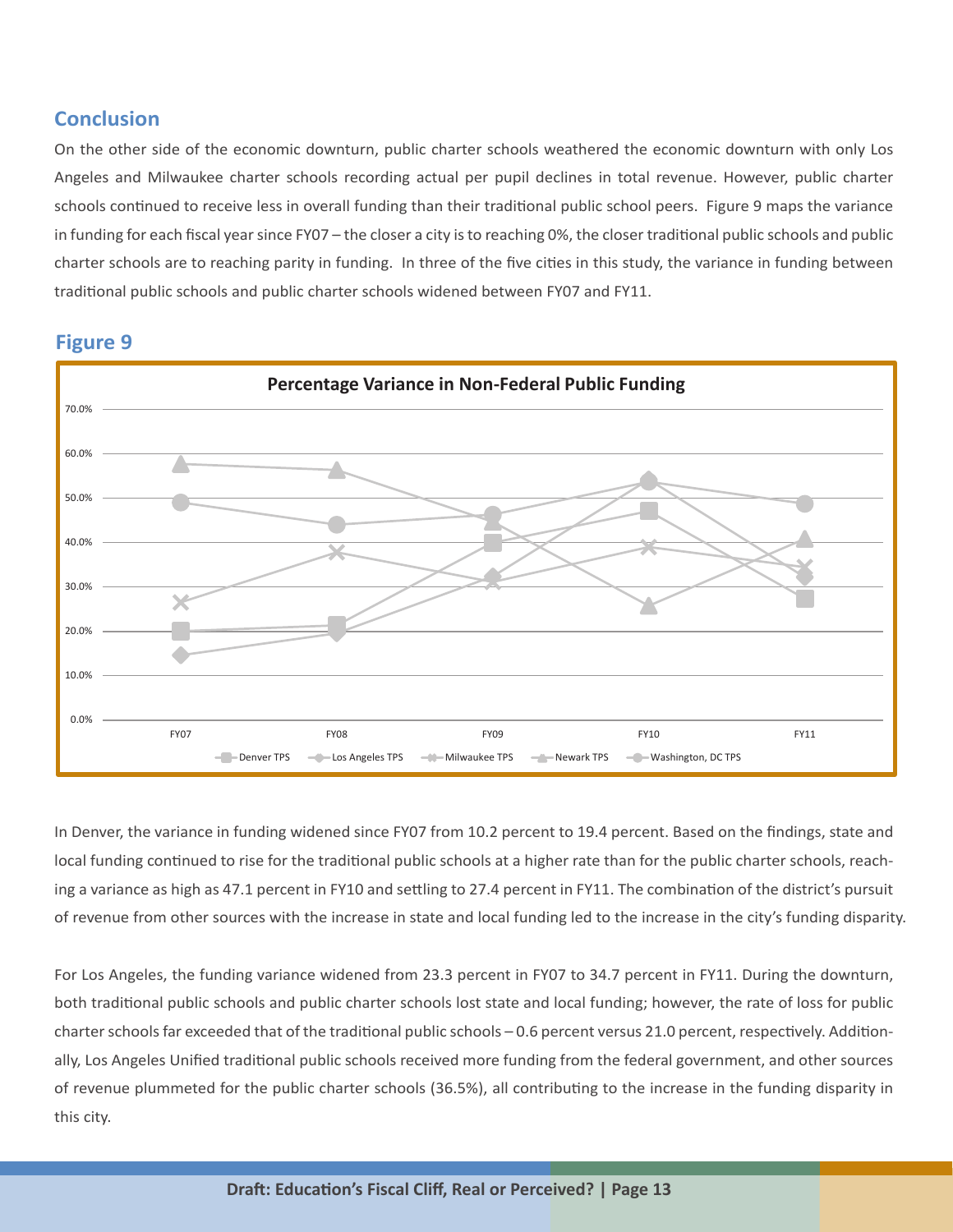Milwaukee's funding variance between traditional public schools and public charter schools rose from 17.1 percent in FY07 to 31.4 percent in FY11. Local and state funding continued to favor traditional public schools with the variance rising 34.5 percent for those funding categories, but the variance for federal funding altered radically in favor of traditional public schools, rising from 20.8 percent in FY07 to 53.3 percent in FY11. The variance in funding from other sources continued to favor the public charter schools, growing from 62.5 percent in FY07 to 74.2 percent in FY11 but was insufficient to counteract the increased local, state and particularly federal funding received by the traditional public schools.

In Newark, the variance between traditional public schools and public charter schools narrowed significantly due to changes in the state funding formula. While the per pupil amounts still vary considerably, the variance in funding narrowed from 54.5 percent in FY07 to 39.0 percent in FY11. The variance in state and local funding declined to 40.8 percent from 57.7 percent. An increase in federal funding favoring the traditional public schools prevented the gap from narrowing further.

Finally, Washington, DC's funding variance narrowed as well, declining from 46.7 percent to 43.9 percent in FY11. The primary cause for the narrowed variance is an increase in federal funding for the public charter schools in the city, which grew at the fast clip of 46.3 percent, while federal funding for the traditional public schools declined by 23.6 percent between FY07 and FY11.

Although it is too early to comment on the results that might be found in the new revenue study, the results from these five cities indicate that many of the states and cities included in the new research likely are to increase the

disparity in funding between traditional public schools and public charter schools. States appear to have found resources during the downturn that were used to shelter public school systems from the worst of the economic downturn, but those resources favored traditional public schools more than public charter schools. Additionally, the decline in other revenue, which affected school systems across the country, resulted in public charter schools being affected to a greater extent in the funding source they counted on the most. At a minimum, we should expect that the new study will not reveal any improvement nationally in the variance in funding between traditional public schools and public charter schools. At worst, we might find that inequities in funding have become entrenched as a result of the economic downturn.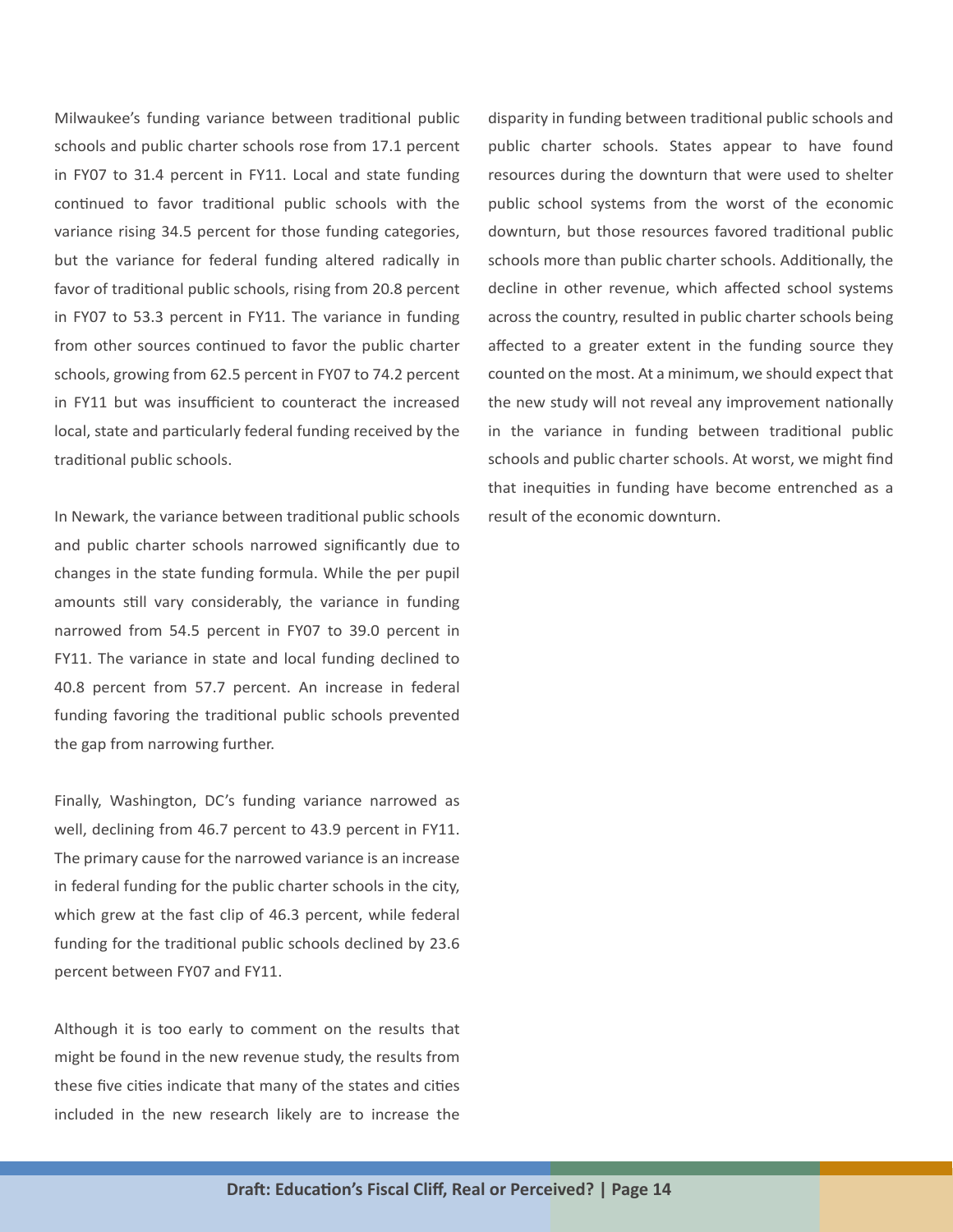#### **About the Authors**

**Larry Maloney** is president of Aspire Consulting and has investigated expenditure patterns of the nation's public schools on behalf of states and individual school districts since 1992. Currently, Mr. Maloney is analyzing the revenues and expenditures of school districts and charter schools in 11 major metropolitan areas across the country for a foundation client. He served as part of the research team for the Thomas B. Fordham Institute 2005 study, Charter School Funding: Inequity's Next Frontier, as well as the Ball State University follow-up in 2010, Charter School Funding: Inequity Persists. Currently, he is serving as the lead researcher for the next addition of the charter school funding report, to be released by the University of Arkansas in 2014. Additionally, he is co-authoring a report in 2013 for the Thomas B. Fordham Institute that examines the potential costs of delayed pension funding on school districts. Previously, Mr. Maloney worked on multi-year financial analysis programs for the states of Nevada and Rhode Island, and he provided the financial analysis for the Indiana Government Efficiency Commission report in 2004. Additionally, he provided the financial analysis for the U.S. Government Accountability Office study of Title 1 expenditures and the U.S. Department of Education National Charter School Finance Study. Additionally, he served as the project evaluator for the National Alliance for Public Charter Schools three-year federal project designed to improve the quality of services provided by state charter associations.

**Meagan Batdorff** is a co-founder and lead consultant for Progressive EdGroup, an education consulting group contributing to progressive education reform efforts. A former high school teacher and Teach for America alumnus, Meagan's work has focused on three main areas: education reform research and policy; school finance; and charter school start-up and school design. Meagan works with education advocacy groups, schools, districts and states to support school-based research efforts to effect necessary policy changes. Currently she is leading a 5-year Case Study analysis through a federal Teacher Incentive Fund grant for 20 Detroit schools. Her work in school finance has focused on national studies of comparative revenues between traditional and charter schools in addition to state level work on school finance systems. Meagan is scheduled to serve as an expert witness in a district level school finance lawsuit. Progressive EdGroup strives to maintain a balanced workload between policy and research efforts and direct work with schools. Meagan has worked on the successful design and start-up of over 50 independent charter schools across the United States and she often works closely with schools in their start-up years in supporting implementation and sustainability planning. Much of Meagan's work with schools centers on charter development and proposal writing. She has won over \$50,000,000 in competitive grants for schools and education organizations.

**Michelle Terrell** is an independent researcher and writer who has worked in education for over twenty years. With a team of bi-partisan community leaders, she co-founded in 2010 the NC Alliance for Public Charter Schools, the state's first public charter school association. She helped Public Impact to develop the application and accountability processes for charter schools authorized by the Mayor of Indianapolis and the Fordham Foundation in Ohio and has conducted numerous educational appraisals of public charter schools across the country. She has conducted studies of charter school finance in Dayton and other districts, provided analyses of charter schools in several states, served as coordinator for the Charter Friends National Network's Accountability Initiative, and